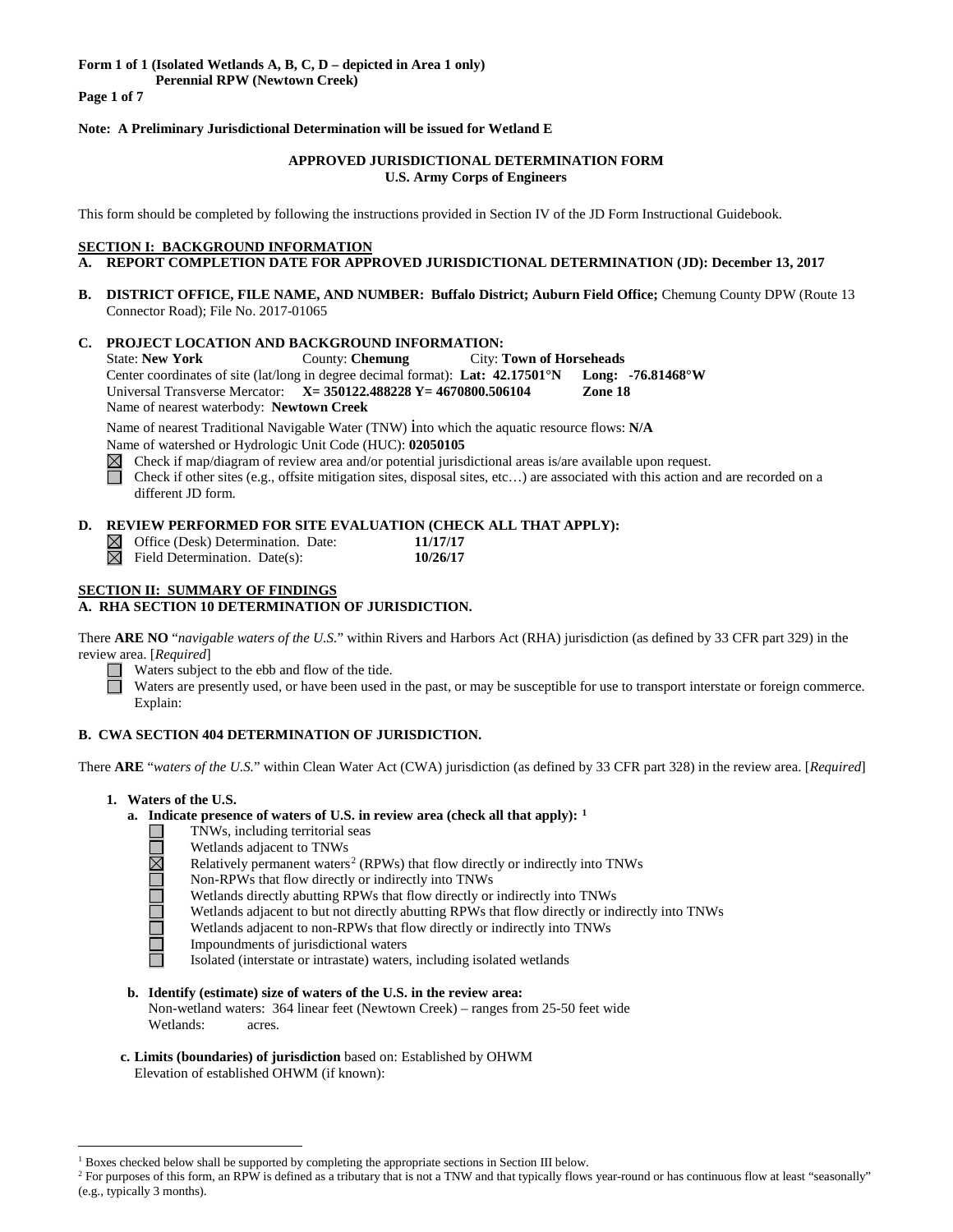**Form 1 of 1 (Isolated Wetlands A, B, C, D – depicted in Area 1 only)**

**Perennial RPW (Newtown Creek)** 

**Page 2 of 7**

**Note: A Preliminary Jurisdictional Determination will be issued for Wetland E** 

- **2. Non-regulated waters/wetlands (check if applicable):[3](#page-1-0)**
	- Potentially jurisdictional waters and/or wetlands were assessed within the review area and determined to be not jurisdictional. Explain: **All of the wetlands described below are located within areas that have been used in the past for gravel mining or as a borrow pit. The topography varies from very flat to steep slopes. The wetlands are located within relatively flat areas that are "pitted" with small depressions in which the wetlands identified below have formed. The wetlands are confined within their respective depressional area and there are no streams, ditches, swales, or culverts conveying flow from any of the wetlands to downstream waters. The nearest conveyance to Wetlands A and B would be Beaver Brook to the east, which is culverted under Route 13 near East Franklin Street. The nearest conveyance for Wetlands C and D would be Newtown Creek to the northwest. In both cases, hydrology would have to flow up-grade to meet the conveyance. More specifically, distances to a conveyance for each wetland are as follows:**

**Beaver Brook conveyance: Wetland A (1.013 acre - PSS) approximately 459 feet Wetland B (0.017 acre - PEM) approximately 1,173 feet Newtown Creek conveyance: Wetland C (0.219 acre – PEM) approximately 571 feet Wetland D (0.938 acre – PEM) approximately 1,080 feet**

Wetlands A, B, C, and D are outside Department of the Army jurisdiction as they do not meet the criteria for a jurisdictional water of the United States according to 33 CFR Part 328.3(a)(1-7) as follows:

- 1. does not/has not supported interstate or foreign commerce;
- 2. is not an interstate water/wetland;
- 3. the degradation or destruction of which would not affect interstate or foreign commerce and does not include such waters:
	- (i) which are or could be used by interstate or foreign travelers for recreational or other purposes; or
	- (ii) from which fish or shellfish are or could be taken and sold in interstate or foreign commerce; or
	- (iii) which are used or could be used for industrial purpose by industries in interstate commerce
- 4. is not an impoundment of water otherwise defined as WOUS under the definition;
- 5. is not a tributary of waters identified in paragraphs (a)(1)-(4) of this section;
- 6. is not a territorial sea;
- 7. is not wetland adjacent to waters (other than waters that are themselves wetlands) identified in paragraphs (a)(1)-(6) of this section;

### **SECTION III: CWA ANALYSIS**

#### **A. TNWs AND WETLANDS ADJACENT TO TNWs**

**The agencies will assert jurisdiction over TNWs and wetlands adjacent to TNWs. If the aquatic resource is a TNW, complete Section III.A.1 and Section III.D.1. only; if the aquatic resource is a wetland adjacent to a TNW, complete Sections III.A.1 and 2 and Section III.D.1.; otherwise, see Section III.B below**.

**1. TNW**  Identify TNW: Summarize rationale supporting determination:

#### **2. Wetland adjacent to TNW**

Summarize rationale supporting conclusion that wetland is "adjacent":

#### **B. CHARACTERISTICS OF TRIBUTARY (THAT IS NOT A TNW) AND ITS ADJACENT WETLANDS (IF ANY):**

**This section summarizes information regarding characteristics of the tributary and its adjacent wetlands, if any, and it helps determine whether or not the standards for jurisdiction established under Rapanos have been met.** 

**The agencies will assert jurisdiction over non-navigable tributaries of TNWs where the tributaries are "relatively permanent waters" (RPWs), i.e. tributaries that typically flow year-round or have continuous flow at least seasonally (e.g., typically 3 months). A wetland that directly abuts an RPW is also jurisdictional. If the aquatic resource is not a TNW, but has year-round (perennial) flow, skip to Section III.D.2. If the aquatic resource is a wetland directly abutting a tributary with perennial flow, skip to Section III.D.4.**

<span id="page-1-0"></span><sup>&</sup>lt;sup>3</sup> Supporting documentation is presented in Section III.F.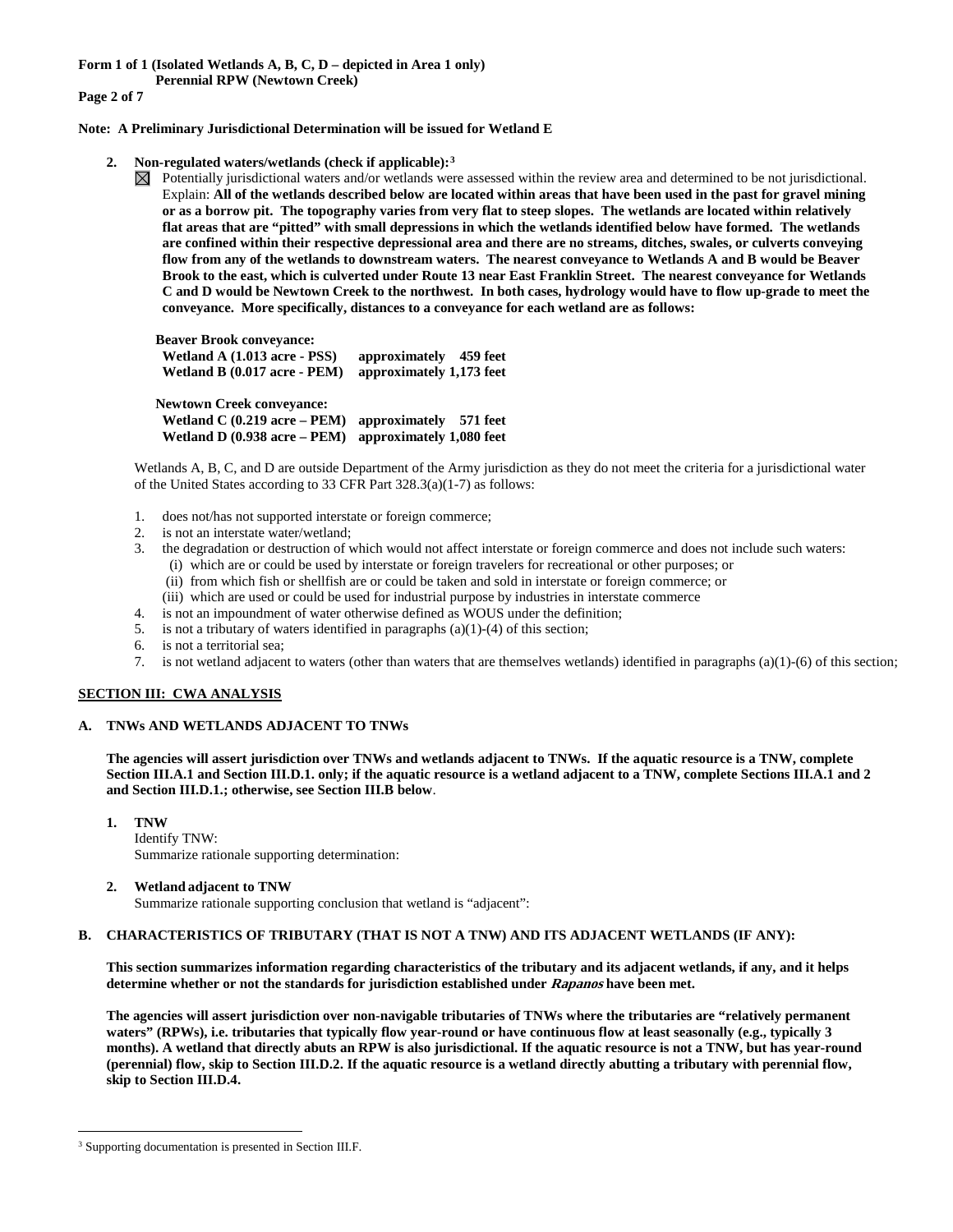**Page 3 of 7**

**Note: A Preliminary Jurisdictional Determination will be issued for Wetland E** 

**A wetland that is adjacent to but that does not directly abut an RPW requires a significant nexus evaluation. Corps districts and EPA regions will include in the record any available information that documents the existence of a significant nexus between a relatively permanent tributary that is not perennial (and its adjacent wetlands if any) and a traditional navigable water, even though a significant nexus finding is not required as a matter of law.**

**If the waterbody[4](#page-2-0) is not an RPW, or a wetland directly abutting an RPW, a JD will require additional data to determine if the waterbody has a significant nexus with a TNW. If the tributary has adjacent wetlands, the significant nexus evaluation must consider the tributary in combination with all of its adjacent wetlands. This significant nexus evaluation that combines, for analytical purposes, the tributary and all of its adjacent wetlands is used whether the review area identified in the JD request is the tributary, or its adjacent wetlands, or both. If the JD covers a tributary with adjacent wetlands, complete Section III.B.1 for the tributary, Section III.B.2 for any onsite wetlands, and Section III.B.3 for all wetlands adjacent to that tributary, both onsite and offsite. The determination whether a significant nexus exists is determined in Section III.C below.**

**1. Characteristics of non-TNWs that flow directly or indirectly into TNW**

| (i)  |     | <b>General Area Conditions:</b>                                                                    |
|------|-----|----------------------------------------------------------------------------------------------------|
|      |     | Watershed size:<br><b>Pick List</b>                                                                |
|      |     | <b>Pick List</b><br>Drainage area:                                                                 |
|      |     | Average annual rainfall:<br>inches                                                                 |
|      |     | Average annual snowfall:<br>inches                                                                 |
| (ii) |     | <b>Physical Characteristics:</b>                                                                   |
|      | (a) | Relationship with TNW:                                                                             |
|      |     | Tributary flows directly into TNW.                                                                 |
|      |     | Tributary flows through Pick List tributaries before entering TNW                                  |
|      |     | Project waters are Pick List river miles from TNW                                                  |
|      |     | Project waters are Pick List river miles from RPW                                                  |
|      |     | Project waters are Pick List aerial (straight) miles from TNW                                      |
|      |     | Project waters are Pick List aerial (straight) miles from RPW                                      |
|      |     | Project waters cross or serve as state boundaries. Explain:                                        |
|      |     | Identify flow route to TNW <sup>5</sup> :                                                          |
|      |     | Tributary stream order, if known:                                                                  |
|      |     |                                                                                                    |
|      | (b) | General Tributary Characteristics (check all that apply):                                          |
|      |     | <b>Tributary</b> is:<br>Natural                                                                    |
|      |     | Artificial (man-made). Explain:                                                                    |
|      |     | Manipulated (man-altered). Explain:                                                                |
|      |     | <b>Tributary</b> properties with respect to top of bank (estimate):                                |
|      |     | Average width:<br>feet                                                                             |
|      |     | Average depth:<br>feet                                                                             |
|      |     | Average side slopes: Pick List                                                                     |
|      |     | Primary tributary substrate composition (check all that apply):                                    |
|      |     | $\sqsupset$ Silts<br>Sands<br>Concrete<br>Muck<br>Gravel                                           |
|      |     | Cobbles<br>Bedrock                                                                                 |
|      |     | Vegetation. Type/% cover:                                                                          |
|      |     | Other. Explain:<br>Tributary condition/stability [e.g., highly eroding, sloughing banks]. Explain: |
|      |     | Presence of run/riffle/pool complexes. Explain:                                                    |
|      |     | Tributary geometry: Pick List                                                                      |
|      |     | Tributary gradient (approximate average slope):<br>%                                               |
|      |     |                                                                                                    |

<span id="page-2-1"></span><sup>5</sup> Flow route can be described by identifying, e.g., tributary a, which flows through the review area, to flow into tributary b, which then flows into TNW.

<span id="page-2-0"></span> <sup>4</sup> Note that the Instructional Guidebook contains additional information regarding swales, ditches, washes, and erosional features generally and in the arid West.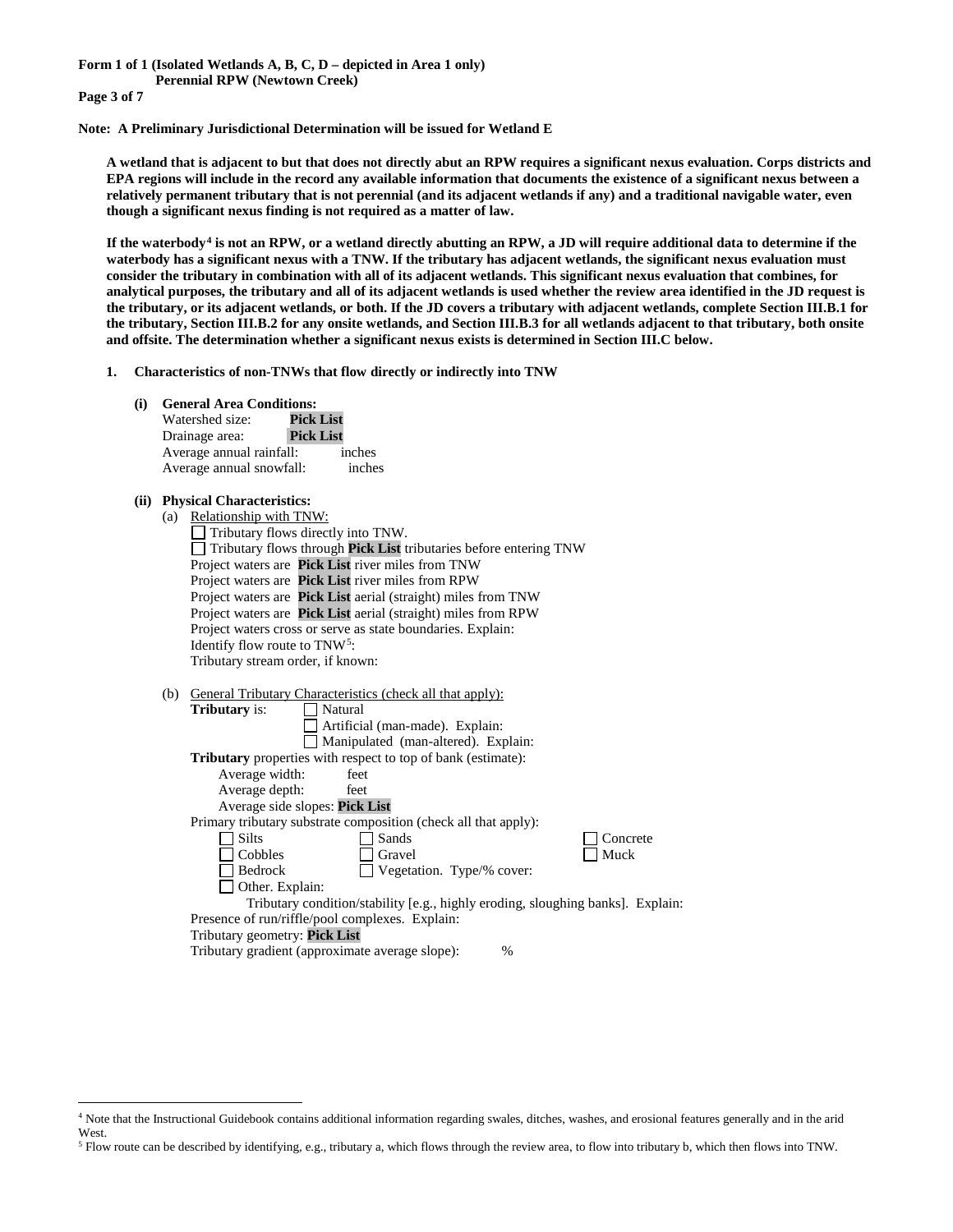**Page 4 of 7**

**Note: A Preliminary Jurisdictional Determination will be issued for Wetland E** 

|     | $(c)$ Flow:<br>Tributary provides for: Pick List<br>Estimate average number of flow events in review area/year: Pick List<br>Describe flow regime:<br>Other information on duration and volume:<br>Surface flow is: Pick List. Characteristics:<br>Subsurface flow: Pick List. Explain findings:<br>$\Box$ Dye (or other) test performed:<br>Tributary has (check all that apply):<br>$\Box$ Bed and banks                                                                                                                                                                                                   |
|-----|--------------------------------------------------------------------------------------------------------------------------------------------------------------------------------------------------------------------------------------------------------------------------------------------------------------------------------------------------------------------------------------------------------------------------------------------------------------------------------------------------------------------------------------------------------------------------------------------------------------|
|     | $\Box$ OHWM <sup>6</sup> (check all indicators that apply):<br>$\Box$ clear, natural line impressed on the bank<br>the presence of litter and debris<br>changes in the character of soil<br>destruction of terrestrial vegetation<br>the presence of wrack line<br>$\Box$ shelving<br>vegetation matted down, bent, or absent<br>sediment sorting<br>$\Box$<br>leaf litter disturbed or washed away<br>scour<br>sediment deposition<br>multiple observed or predicted flow events<br>water staining<br>abrupt change in plant community<br>$\Box$ other (list):<br>Discontinuous OHWM. <sup>7</sup> Explain: |
|     | If factors other than the OHWM were used to determine lateral extent of CWA jurisdiction (check all that apply):<br>$\Box$ High Tide Line indicated by:<br>Mean High Water Mark indicated by:<br>$\Box$ oil or scum line along shore objects<br>survey to available datum;<br>$\Box$ fine shell or debris deposits (foreshore)<br>physical markings;<br>physical markings/characteristics<br>vegetation lines/changes in vegetation types.<br>tidal gauges                                                                                                                                                   |
|     | (iii) Chemical Characteristics:<br>Characterize tributary (e.g., water color is clear, discolored, oily film; water quality; general watershed characteristics, etc.).<br>Identify specific pollutants, if known:<br>Explain:                                                                                                                                                                                                                                                                                                                                                                                |
|     | (iv) Biological Characteristics. Channel supports (check all that apply):<br>Riparian corridor. Characteristics (type, average width):<br>Wetland fringe. Characteristics:<br>Habitat for:<br>Federally Listed species. Explain findings:<br>Fish/spawn areas. Explain findings:<br>Other environmentally-sensitive species. Explain findings:<br>Aquatic/wildlife diversity. Explain findings:                                                                                                                                                                                                              |
| (i) | Characteristics of wetlands adjacent to non-TNW that flow directly or indirectly into TNW<br><b>Physical Characteristics:</b><br>(a) General Wetland Characteristics:<br>Properties:<br>Wetland size:<br>acres<br>Wetland type. Explain:<br>Wetland quality. Explain:<br>Project wetlands cross or serve as state boundaries. Explain:                                                                                                                                                                                                                                                                       |
|     | (b) General Flow Relationship with Non-TNW:<br>Flow is: Pick List. Explain:<br>Surface flow is: Pick List                                                                                                                                                                                                                                                                                                                                                                                                                                                                                                    |

Surface flow is**: Pick List**  Characteristics: Subsurface flow: **Pick List**. Explain findings: □ Dye (or other) test performed:

<span id="page-3-1"></span><span id="page-3-0"></span> <sup>6</sup> <sup>6</sup>A natural or man-made discontinuity in the OHWM does not necessarily sever jurisdiction (e.g., where the stream temporarily flows underground, or where the OHWM has been removed by development or agricultural practices). Where there is a break in the OHWM that is unrelated to the waterbody's flow regime (e.g., flow over a rock outcrop or through a culvert), the agencies will look for indicators of flow above and below the break. 7 Ibid.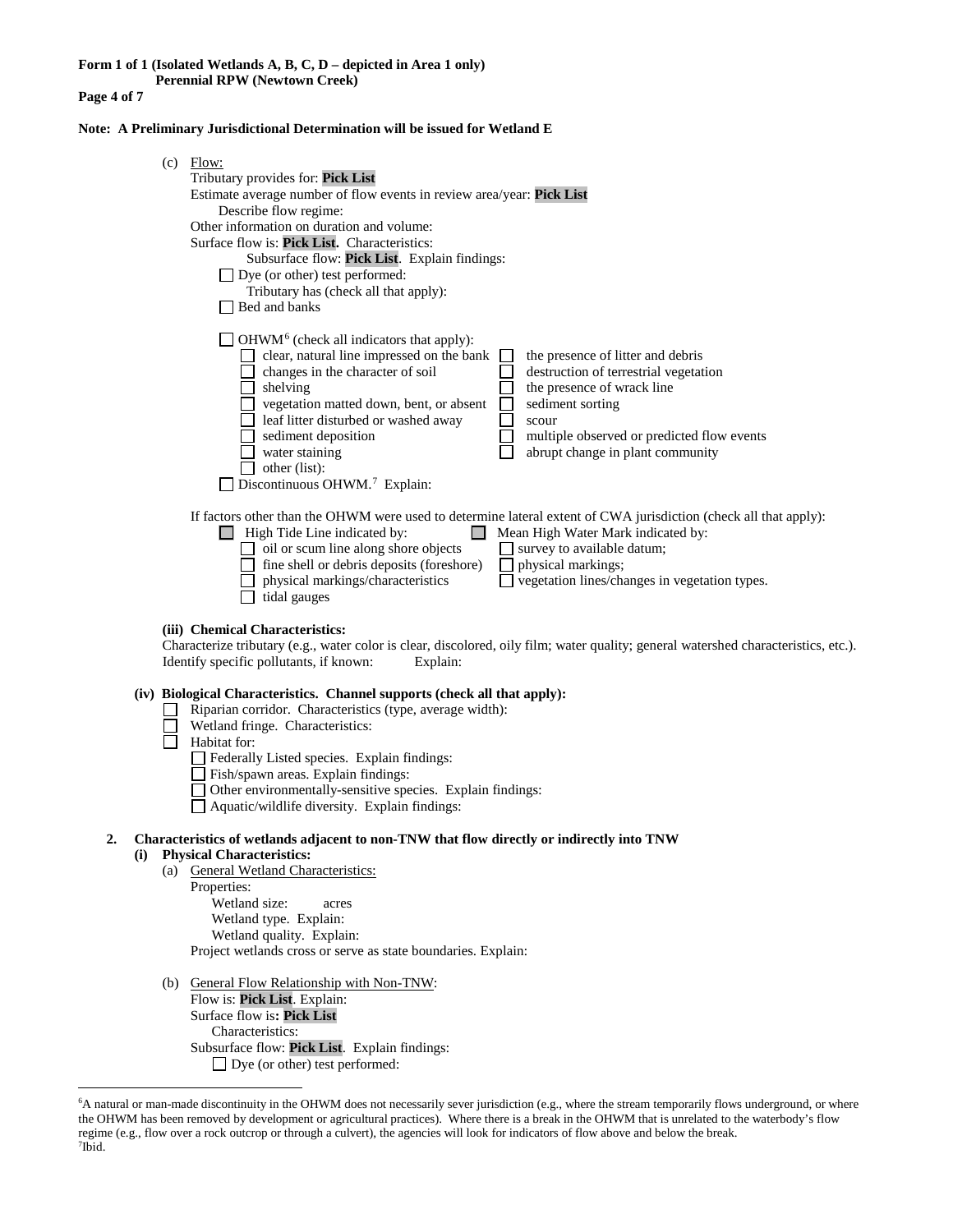**Page 5 of 7**

#### **Note: A Preliminary Jurisdictional Determination will be issued for Wetland E**

- (c) Wetland Adjacency Determination with Non-TNW:
	- Directly abutting
	- $\Box$  Not directly abutting
		- Discrete wetland hydrologic connection. Explain:
		- $\Box$  Ecological connection. Explain:
		- $\Box$  Separated by berm/barrier. Explain:
- (d) Proximity (Relationship) to TNW
	- Project wetlands are **Pick List** river miles from TNW. Project waters are **Pick List** aerial (straight) miles from TNW. Flow is from: **Pick List.** Estimate approximate location of wetland as within the **Pick List** floodplain.

#### **(ii) Chemical Characteristics:**

Characterize wetland system (e.g., water color is clear, brown, oil film on surface; water quality; general watershed characteristics; etc.). Explain:

Identify specific pollutants, if known:

# **(iii) Biological Characteristics. Wetland supports (check all that apply):**

- Riparian buffer. Characteristics (type, average width):
- Vegetation type/percent cover. Explain:
- ñ Habitat for:

Federally Listed species. Explain findings:

- Fish/spawn areas. Explain findings:
- Other environmentally-sensitive species. Explain findings:
- Aquatic/wildlife diversity. Explain findings:

#### **3. Characteristics of all wetlands adjacent to the tributary (if any)**

All wetland(s) being considered in the cumulative analysis: **Pick List** Approximately () acres in total are being considered in the cumulative analysis. For each wetland, specify the following: Directly abuts? (Y/N) Size (in acres) Directly abuts? (Y/N) Size (in acres) Summarize overall biological, chemical and physical functions being performed:

#### **C. SIGNIFICANT NEXUS DETERMINATION**

**A significant nexus analysis will assess the flow characteristics and functions of the tributary itself and the functions performed by any wetlands adjacent to the tributary to determine if they significantly affect the chemical, physical, and biological integrity of a TNW. For each of the following situations, a significant nexus exists if the tributary, in combination with all of its adjacent wetlands, has more than a speculative or insubstantial effect on the chemical, physical and/or biological integrity of a TNW. Considerations when evaluating significant nexus include, but are not limited to the volume, duration, and frequency of the flow of water in the tributary and its proximity to a TNW, and the functions performed by the tributary and all its adjacent wetlands. It is not appropriate to determine significant nexus based solely on any specific threshold of distance (e.g. between a tributary and its adjacent wetland or between a tributary and the TNW). Similarly, the fact an adjacent wetland lies within or outside of a floodplain is not solely determinative of significant nexus.** 

#### **Draw connections between the features documented and the effects on the TNW, as identified in the** *Rapanos* **Guidance and discussed in the Instructional Guidebook. Factors to consider include, for example:**

- Does the tributary, in combination with its adjacent wetlands (if any), have the capacity to carry pollutants or flood waters to TNWs, or to reduce the amount of pollutants or flood waters reaching a TNW?
- Does the tributary, in combination with its adjacent wetlands (if any), provide habitat and lifecycle support functions for fish and other species, such as feeding, nesting, spawning, or rearing young for species that are present in the TNW?
- Does the tributary, in combination with its adjacent wetlands (if any), have the capacity to transfer nutrients and organic carbon that support downstream foodwebs?
- Does the tributary, in combination with its adjacent wetlands (if any), have other relationships to the physical, chemical, or biological integrity of the TNW?

**Note: the above list of considerations is not inclusive and other functions observed or known to occur should be documented below:**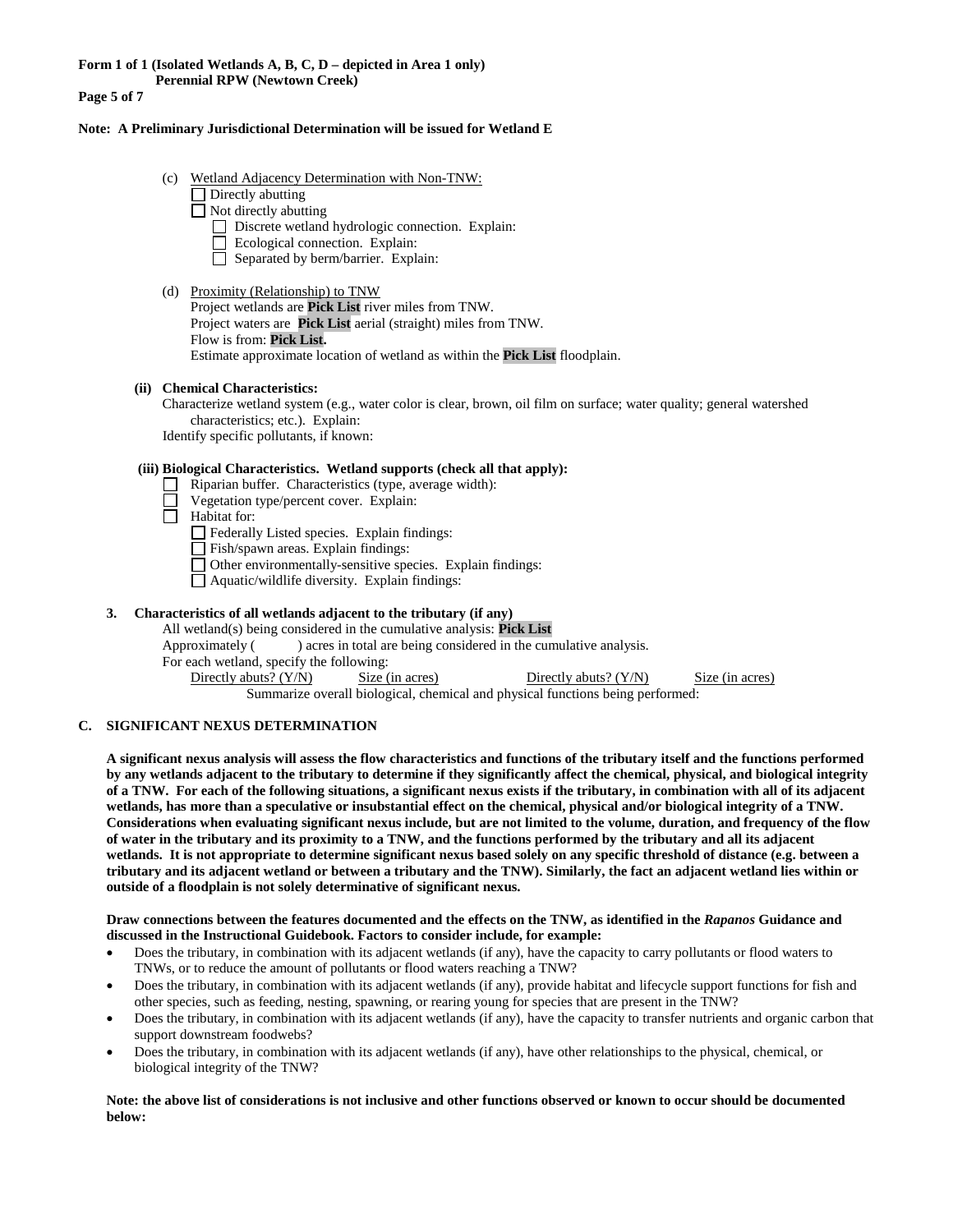**Form 1 of 1 (Isolated Wetlands A, B, C, D – depicted in Area 1 only)**

**Perennial RPW (Newtown Creek)** 

**Page 6 of 7**

# **Note: A Preliminary Jurisdictional Determination will be issued for Wetland E**

- **1. Significant nexus findings for non-RPW that has no adjacent wetlands and flows directly or indirectly into TNWs.** Explain findings of presence or absence of significant nexus below, based on the tributary itself, then go to Section III.D: .
- **2. Significant nexus findings for non-RPW and its adjacent wetlands, where the non-RPW flows directly or indirectly into TNWs.** Explain findings of presence or absence of significant nexus below, based on the tributary in combination with all of its adjacent wetlands, then go to Section III.D: .
- **3. Significant nexus findings for wetlands adjacent to an RPW but that do not directly abut the RPW.** Explain findings of presence or absence of significant nexus below, based on the tributary in combination with all of its adjacent wetlands, then go to Section III.D:

# **D. DETERMINATIONS OF JURISDICTIONAL FINDINGS. THE SUBJECT WATERS/WETLANDS ARE (CHECK ALL THAT APPLY):**

- **1. TNWs and Adjacent Wetlands.** Check all that apply and provide size estimates in review area:<br>
TNWs: linear feet width (ft), Or, acres. TNWs: linear feet width (ft), Or, acres. Wetlands adjacent to TNWs: acres.
- **2. RPWs that flow directly or indirectly into TNWs.**
	- $\boxtimes$  Tributaries of TNWs where tributaries typically flow year-round are jurisdictional. Provide data and rationale indicating that tributary is perennial: Newtown Creek is shown as a blue line stream, on the USGS topographical map and is a tributary to the Chemung River, and is known in the region as having perennial flow.
	- Tributaries of TNW where tributaries have continuous flow "seasonally" (e.g., typically three months each year) are jurisdictional. Data supporting this conclusion is provided at Section III.B. Provide rationale indicating that tributary flows seasonally:

Provide estimates for jurisdictional waters in the review area (check all that apply):

Tributary waters: **364** linear feet**,** ranging from 25-50 feet in width.

Other non-wetland waters: acres.

Identify type(s) of waters:

#### **3. Non-RPWs[8](#page-5-0) that flow directly or indirectly into TNWs.**

Waterbody that is not a TNW or an RPW, but flows directly or indirectly into a TNW, and it has a significant nexus with a TNW is jurisdictional. Data supporting this conclusion is provided at Section III.C.

Provide estimates for jurisdictional waters within the review area (check all that apply):

Tributary waters: linear feet width (ft).<br>
Other non-wetland waters: acres.

Other non-wetland waters: acres.

Identify type(s) of waters:

- **4. Wetlands directly abutting an RPW that flow directly or indirectly into TNWs.** 
	- Wetlands directly abut RPW and thus are jurisdictional as adjacent wetlands.
		- Wetlands directly abutting an RPW where tributaries typically flow year-round. Provide data and rationale indicating that tributary is perennial in Section III.D.2, above. Provide rationale indicating that wetland is directly abutting an RPW:

Wetlands directly abutting an RPW where tributaries typically flow "seasonally." Provide data indicating that tributary is seasonal in Section III.B and rationale in Section III.D.2, above. Provide rationale indicating that wetland is directly abutting an RPW:

Provide acreage estimates for jurisdictional wetlands in the review area: acres.

**5. Wetlands adjacent to but not directly abutting an RPW that flow directly or indirectly into TNWs.**

Wetlands that do not directly abut an RPW, but when considered in combination with the tributary to which they are adjacent  $\Box$ and with similarly situated adjacent wetlands, have a significant nexus with a TNW are jurisidictional. Data supporting this conclusion is provided at Section III.C.

Provide acreage estimates for jurisdictional wetlands in the review area: acres.

# **6. Wetlands adjacent to non-RPWs that flow directly or indirectly into TNWs.**

 $\Box$ Wetlands adjacent to such waters, and have when considered in combination with the tributary to which they are adjacent and with similarly situated adjacent wetlands, have a significant nexus with a TNW are jurisdictional. Data supporting this conclusion is provided at Section III.C.

<span id="page-5-0"></span>Provide estimates for jurisdictional wetlands in the review area: acres.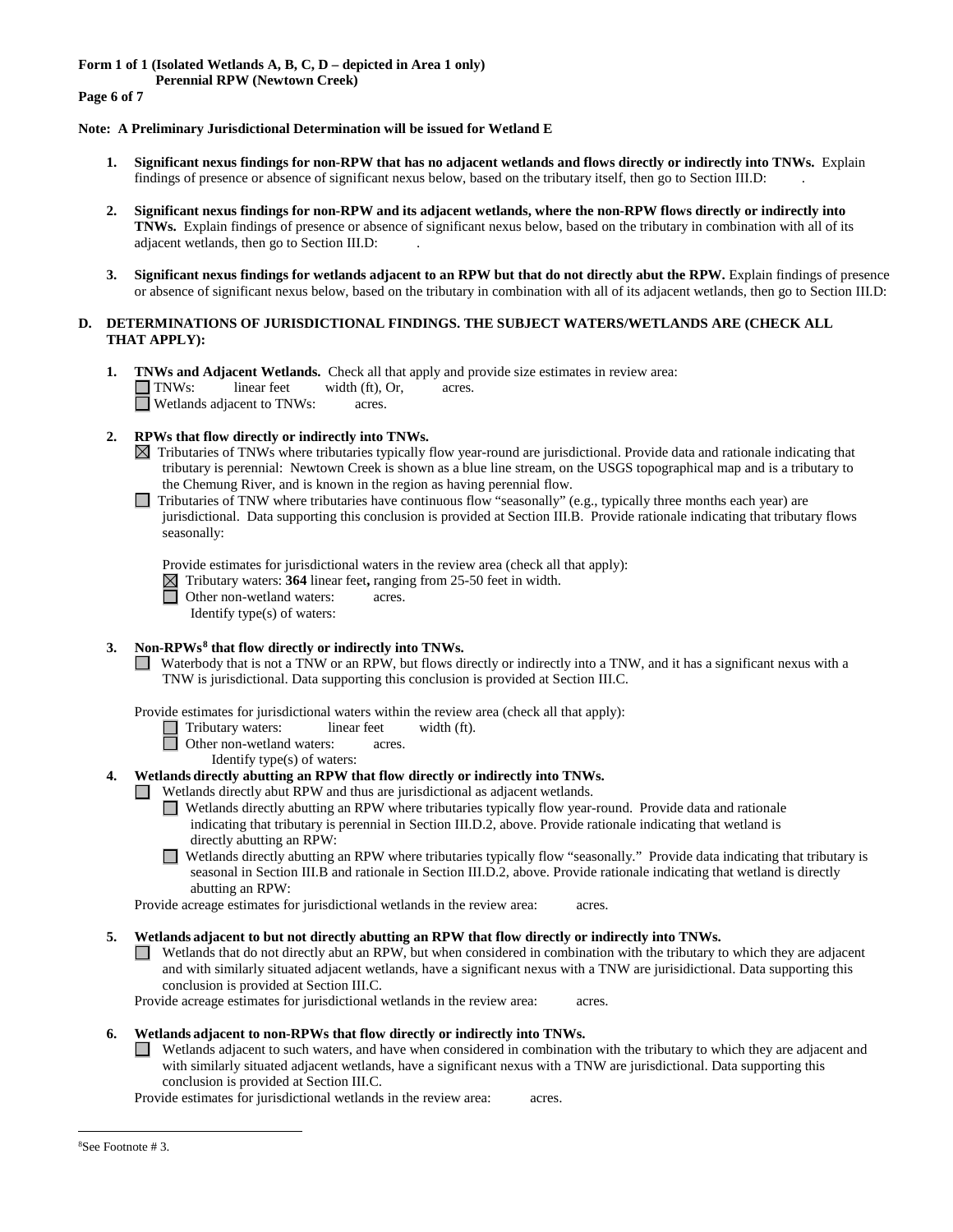**Form 1 of 1 (Isolated Wetlands A, B, C, D – depicted in Area 1 only)**

**Perennial RPW (Newtown Creek)** 

**Page 7 of 7**

# **Note: A Preliminary Jurisdictional Determination will be issued for Wetland E**

# **7. Impoundments of jurisdictional waters. [9](#page-6-0)**

- As a general rule, the impoundment of a jurisdictional tributary remains jurisdictional.
- Demonstrate that impoundment was created from "waters of the U.S.," or
- Demonstrate that water meets the criteria for one of the categories presented above (1-6), or
- П Demonstrate that water is isolated with a nexus to commerce (see E below).

#### **E. ISOLATED [INTERSTATE OR INTRA-STATE] WATERS, INCLUDING ISOLATED WETLANDS, THE USE, DEGRADATION OR DESTRUCTION OF WHICH COULD AFFECT INTERSTATE COMMERCE, INCLUDING ANY SUCH WATERS (CHECK ALL THAT APPLY):[10](#page-6-1)**

which are or could be used by interstate or foreign travelers for recreational or other purposes.

- from which fish or shellfish are or could be taken and sold in interstate or foreign commerce.
- $\Box$ which are or could be used for industrial purposes by industries in interstate commerce.
- Interstate isolated waters.Explain: **Outer factors. Explain:** 
	-

# **Identify water body and summarize rationale supporting determination:** .

Provide estimates for jurisdictional waters in the review area (check all that apply):

- Tributary waters: linear feet width (ft).
- Other non-wetland waters: acres.
- Identify type(s) of waters:
- **I** Wetlands: acres.

#### **F. NON-JURISDICTIONAL WATERS, INCLUDING WETLANDS (CHECK ALL THAT APPLY):**

- If potential wetlands were assessed within the review area, these areas did not meet the criteria in the 1987 Corps of Engineers Wetland Delineation Manual and/or appropriate Regional Supplements.
- $\boxtimes$  Review area included isolated waters with no substantial nexus to interstate (or foreign) commerce.
	- $\boxtimes$  Prior to the Jan 2001 Supreme Court decision in "*SWANCC*," the review area would have been regulated based solely on the "Migratory Bird Rule" (MBR).
	- Waters do not meet the "Significant Nexus" standard, where such a finding is required for jurisdiction. Explain:

Other: (explain, if not covered above):

Provide acreage estimates for non-jurisdictional waters in the review area, where the sole potential basis of jurisdiction is the MBR factors (i.e., presence of migratory birds, presence of endangered species, use of water for irrigated agriculture), using best professional judgment (check all that apply):

 $\Box$ Non-wetland waters (i.e., rivers, streams): linear feet width (ft).

Lakes/ponds: acres.

⊠

Other non-wetland waters: acres. List type of aquatic resource:

| 1.013 acre   | <b>PSS</b> |
|--------------|------------|
| 0.017 acre   | PEM        |
| $0.219$ acre | PEM        |
| 0.938 acre   | PEM        |
|              |            |

Provide acreage estimates for non-jurisdictional waters in the review area that do not meet the "Significant Nexus" standard, where such a finding is required for jurisdiction (check all that apply):

Non-wetland waters (i.e., rivers, streams): linear feet, width (ft).

Lakes/ponds: acres.

Other non-wetland waters: acres. List type of aquatic resource: Wetlands: acres.

<span id="page-6-0"></span> <sup>9</sup> To complete the analysis refer to the key in Section III.D.6 of the Instructional Guidebook.

<span id="page-6-1"></span>**<sup>10</sup> Prior to asserting or declining CWA jurisdiction based solely on this category, Corps Districts will elevate the action to Corps and EPA HQ for review consistent with the process described in the Corps/EPA** *Memorandum Regarding CWA Act Jurisdiction Following Rapanos.*